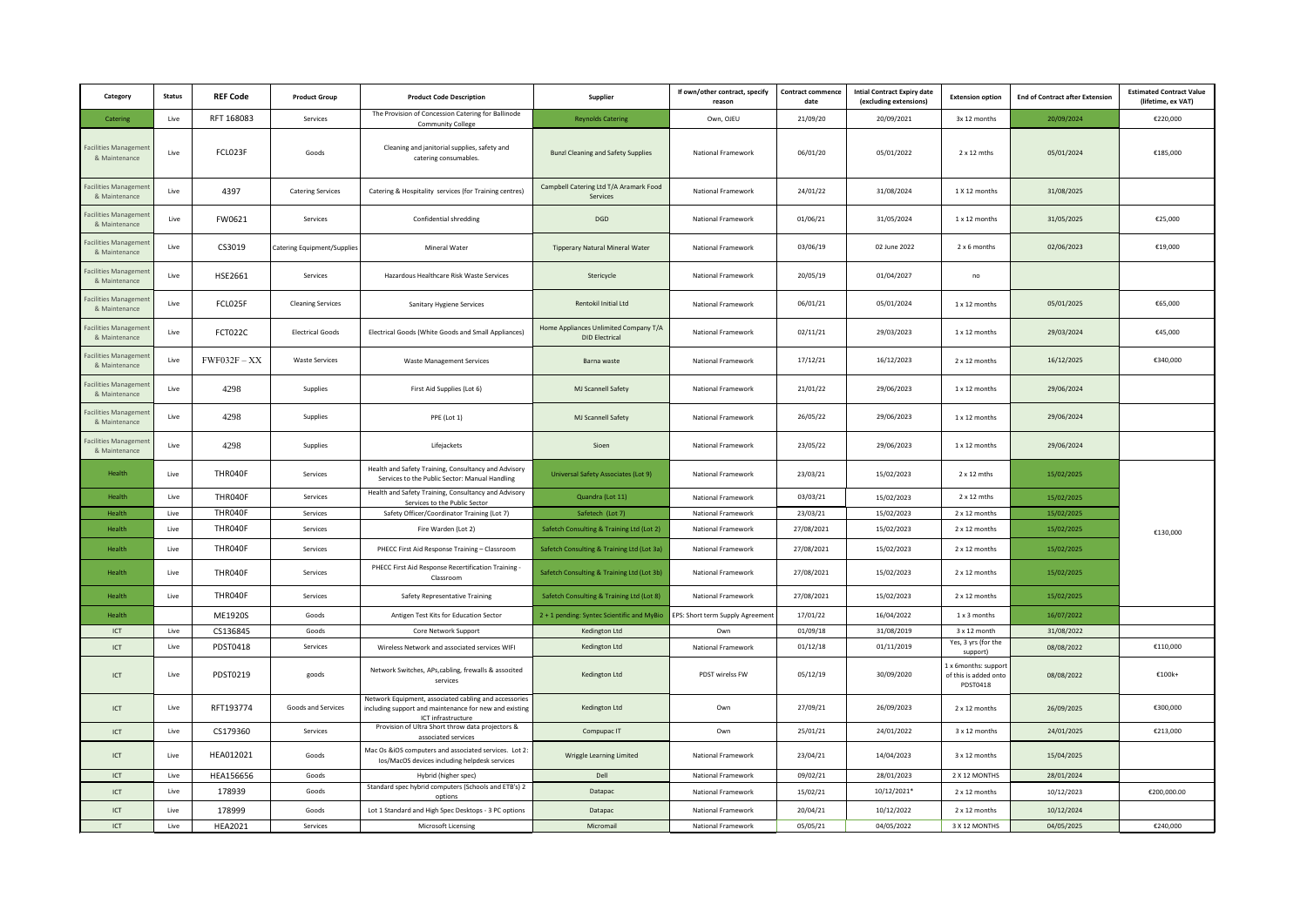| <b>ICT</b>                                 | Live | RFT148145      | Utilities                   | Website Development, Hosting Support & Mainteneance<br>Services                                                                            | <b>Matrix Internet Applications Ltd</b> | own                       | 11/06/19               | 10/06/2021     | 2 X 12 MONTHS      | 10/06/2023                                     | €75,000                                                       |
|--------------------------------------------|------|----------------|-----------------------------|--------------------------------------------------------------------------------------------------------------------------------------------|-----------------------------------------|---------------------------|------------------------|----------------|--------------------|------------------------------------------------|---------------------------------------------------------------|
| ICT                                        | Live | etbi0001       | Services                    | School Mgmt Info Systems                                                                                                                   | School Thing T/A VS Ware                | National Framework        | 01/03/2015<br>May 2019 | 2020/2021      | no                 | 11/06/2021                                     | €246,000                                                      |
| ICT                                        | Live | SRFT5207       | Goods                       | <b>Windows Tablet Devices</b>                                                                                                              | Wriggle                                 | National Framework        | 19th June 2019         | 18th June 2021 | 2 x 6 months       | 18th June 2022                                 | €750,000                                                      |
| <b>ICT</b>                                 | Live |                | Services                    | Malwarebytes                                                                                                                               | Malwarebytes                            | <b>MSLETB</b>             | 15/10/21               | 15/10/2023     | no                 | 15/10/2023                                     |                                                               |
| ICT                                        | Live |                | Services                    | The Provision of Email Security Solution                                                                                                   | Topsec                                  | <b>MSLETB</b>             | 15/12/21               | 14/12/2022     | 2 x 12 months      | 14/12/2024                                     |                                                               |
|                                            |      |                |                             |                                                                                                                                            |                                         |                           |                        |                |                    |                                                |                                                               |
| ICT                                        | Live |                | Services                    | Development of an Externally Hosted CRM Solution                                                                                           | <b>Spanish Point</b>                    | <b>MSLETB</b>             | 25/03/22               | 25/03/2023     | 4 x 12 months      | 25/03/2027                                     |                                                               |
| <b>ICT</b>                                 | Live | srft146170     | Utilities                   | supply of Personal and Notebook Computers (5 Options)                                                                                      | Datapac                                 | National Framework        | 28/06/19               | 09/07/21       | 2 x 12 months      | 09/07/2023                                     | €450k +                                                       |
| ICT                                        | Live | CS154222       | Goods                       | All in One Computers                                                                                                                       | <b>Bechtle Direct</b>                   | Own                       | 14/10/19               | 13/10/2021     | 12 months          | 13/10/2022                                     | €77,000                                                       |
| ICT                                        | Live | CS156093       | Goods                       | <b>Onsite Technical Support</b>                                                                                                            | Capita                                  | Own                       | 01/11/19               | 31/10/2021     | 2 x 12 mths        | 31/10/2023                                     | €530,000                                                      |
| ICT                                        | Live | RFT163118      | Services                    | Strategic Technology Enhanced Learning and Information<br>Communication Technology Partner to MSLETB                                       | Tara 365 Learning Ltd                   | Own, OJEU                 | 31/03/20               | 30/03/2022     | 2 years            | 30/03/2024                                     | 700K                                                          |
| ICT                                        | Live | RFT163196      | Services                    | Admin Server Support and Maintenance Agreement                                                                                             | Mj Flood Technology Ltd                 | Own                       | 09/03/20               | 08/03/2021     | 3 x 12 mth         | 08/03/2024                                     | 175K                                                          |
| <b>ICT</b>                                 | Live | RFT165424      | Services                    | The provision of Managed Desktop, Mobile Device &<br>Power Management Solution (SCCM)                                                      | <b>IBIT</b>                             | Own                       | 21/05/20               | 20/05/2021     | 3 x12 mths         | 20/05/2024                                     | 63 -90K depending on any<br>drawdown of onsite/remote<br>work |
|                                            | Live | PDST2022       | Goods                       | DCG Personal Laptops and notebooks                                                                                                         | Datapac                                 | National Framework        | 10/03/22               | 01/02/2024     |                    |                                                |                                                               |
| ICT                                        | Live | PDST022020     | Goods                       | DCG PCs                                                                                                                                    | Datapac                                 | National Framework        | 26/05/20               | 28/03/2021     | $2 \times 12$ mths | 28/03/2023                                     | €60.000                                                       |
| ICT                                        | Live | CS012020       | goods & services            | Printers, photocopiers                                                                                                                     | <b>Ricoh Ireland</b>                    | Own                       | 14/11/20               | 31/08/2022     | no                 | 31/08/2022                                     | 150K                                                          |
| ICT                                        | Live | RFT 178999     | Goods & Services            | Laptops                                                                                                                                    | <b>PFH Technology</b>                   | National Framework        | 08/01/21               | 10/12/2022     | 2 x 12 months      | 10/12/2024                                     | Probably using for samller<br>quantities - 25k+               |
| ICT                                        | Live | PMAG10017      | Telecoms                    | Mobile phones                                                                                                                              | Three                                   | Own                       | 09/07/05               |                |                    | last individual contract expires<br>09/08/2022 |                                                               |
| ICT                                        | Live | RFT195978      | Services                    | Provision of Broadband Services                                                                                                            | Eircom Ltd.                             | Own                       | 23/12/21               | 11/02/2023     | 2 x 12 months      | 11/02/2025                                     | 160,000                                                       |
| ICT                                        | Live | SRFT01074-2020 | Telecoms                    | Mobile phones                                                                                                                              | Eir Ltd                                 | National Framework        | 25/01/21               | 23/01/2024     | 1 x 24 months      | 23/01/2025                                     | $200K +$                                                      |
| Library                                    | Live | EFM1306M       | Goods                       | <b>School Books</b>                                                                                                                        | BookHaven                               | National Framework        | 14/06/21               | 13/06/2022     | <b>NO</b>          |                                                | €175K+                                                        |
| Marketing, Print and<br><b>Stationer</b>   | Live | OGPCS2021ICT   | Goods                       | <b>ICT Consumables</b>                                                                                                                     | <b>Banner Group</b>                     | National Framework        | 15/09/21               | 31/07/2023     | 2 x 12 months      | 31/07/2025                                     |                                                               |
| Marketing, Print and<br>Stationen          | Live | <b>MSO017F</b> | Office supplies             | Office Paper printing & photocooying                                                                                                       | Antalis                                 | National Framework        | 08/11/21               | 07/11/2022     | 1 x 6 months       | 07/05/2023                                     |                                                               |
| Marketing, Print and<br>Stationery         | Live |                | Office Supplies             | Stationery                                                                                                                                 | <b>Office Depot Ireland Limited</b>     | National Framework        | 12/02/21               | 15/06/2022     | 2 x 6 months       | 15/06/2023                                     | €180,000                                                      |
| <b>Professional Services</b>               | Live |                | <b>Services</b>             | <b>Legal services</b>                                                                                                                      | <b>See Below</b>                        | <b>National Framework</b> |                        |                |                    |                                                | €80,000                                                       |
| <b>Professional Services</b>               | Live |                | Services                    | Commercial/Corporate Legal Services                                                                                                        | O'Flynn Exhams                          | National Framework        | 16/04/19               | 15/04/2021     | 2 x 12 months      | 15/04/2022                                     |                                                               |
| <b>Professional Services</b>               | Live |                | Services                    | Commercial/Corporate Legal Services                                                                                                        | <b>Byrne Wallace</b>                    | <b>National Framework</b> | 16/04/19               | 15/04/2021     | 2 x 12 months      | 15/04/2022                                     |                                                               |
| <b>Professional Services</b>               | Live |                | Services                    | Criminal Defence Law Related Legal Services                                                                                                | <b>Byrne Wallace</b>                    | National Framework        | 30/04/19               | 29/04/2021     | 2 x 12 months      | 29/04/2022                                     |                                                               |
| <b>Professional Services</b>               | Live |                | Services                    | Regulation Law Related Legal Services                                                                                                      | <b>Byrne Wallace</b>                    | National Framework        | 16/04/19               | 15/04/2021     | 2 x 12 months      | 15/04/2022                                     |                                                               |
| Professional Services                      | Live |                | Services                    | Property Law legal services                                                                                                                | Murphy Ramsay Walsh                     | National Framework        | 12/04/19               | 11/04/2021     | 2 x 12 months      | 11/04/2022                                     |                                                               |
| <b>Professional Services</b>               | Live |                | Services                    | Property Law legal services                                                                                                                | O'Flynn Exhams                          | National Framework        | 12/04/19               | 11/04/2021     | 2 x 12 months      | 11/04/2022                                     |                                                               |
| Professional Services                      | Live |                | Services                    | Employment law - legal services                                                                                                            | <b>Byrne Wallace</b>                    | National Framework        | 27/02/19               | 27/02/2021     | 2 x 12 months      | 27/02/2023                                     |                                                               |
| <b>Professional Services</b>               | Live |                | Services                    | Multi Supplier Framework for the provision of Legal<br>Services (Lot 68 - General including FOI and DP)                                    | O'Flynn Exhams                          | National Framework        | 03/02/22               | 02/02/2024     | 2 x 12 months      | 03/02/2026                                     |                                                               |
| <b>Professional Services</b>               | Live |                | Services                    | Child Protection Law Related Legal Services                                                                                                | Mason, Hayes & Curran                   | National Framework        | 09/05/19               | 08/05/2021     | 2 x 12 months      | 08/05/2022                                     |                                                               |
| <b>Professional Services</b>               | Live |                | Services                    | Asset Management                                                                                                                           | DKI Limited T/A Salespulse              | Own                       | 01/04/21               | 31/03/2022     | Yes                | Recurring unless terminated                    | 3000                                                          |
| Recruitment                                | Live | CS179938       | Services                    | Recruitment of temporary staff, agency                                                                                                     | <b>ICE Group</b>                        | Own                       | 06/07/21               | 05/07/2023     | 1 x 24 months      |                                                | €315+                                                         |
| <b>Recruitment &amp; Public</b><br>Notices | Live | MMP070F        | <b>Advertising Services</b> | Single Supplier Framework for Media Buying<br>Services for Public Information Notices and<br>Recruitment Advertising for the Public Sector | Spark Foundry                           | National Framework        | 12/01/22               | 08/12/2022     | 3 x 12 months      | 08/12/2025                                     |                                                               |
| <b>HR Services</b>                         | Live | 158833         | HR Welfare                  | Provision of Employee Assistance Services to the Public<br>Sector                                                                          | <b>Spectrum Wellness Limited</b>        | National Framework        | 23/07/20               | 30/04/2021     | 3 x 12 months      | 30/04/2024                                     | €8,000                                                        |
| <b>Travel and HR Service</b>               | Live | TTT030F        | Services                    | Travel Management and Ancillary Services                                                                                                   | <b>Club Travel Limited</b>              | National Framework        | 08/01/20               | 31/07/2022     | $\mathsf{No}$      | 31/07/2022                                     |                                                               |